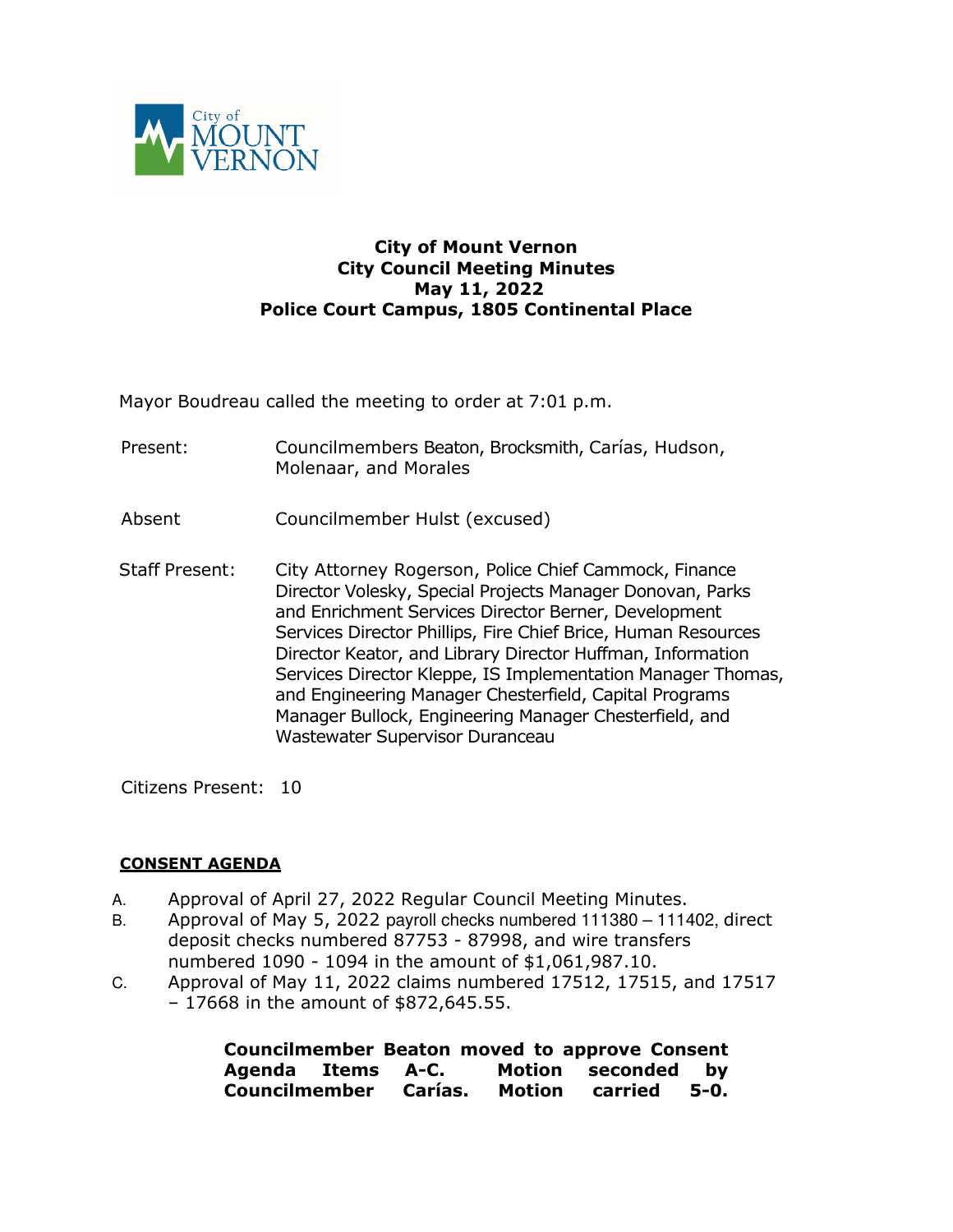## **Councilmember Brocksmith abstained.**

# **REPORTS**

- A. Committees
	- 1. Public Works and Library see committee minutes for details.
	- 2. Public Safety report moved to May 25, 2022.
	- 3. Development Services see committee minutes for details.
- B. Public Comments Email

Public Comments sent via email to council@mountvernonwa.gov were read aloud by Mr. Donovan.

Emails supporting the Library Commons Project were received from: Cathy Pfahl, Gene Oates, Carolyn K. Gregg, Larry and Patricia Hilliard, Samantha Russell, Mildred Brown, Joan Gordon, Maryanne Ward, Katy Armagost, Cheryl Wheeler, Allison Jean, and Kathy Brackett.

- Public Comments
	- Ellen Gamson, Skagit County resident and Executive Director of Mount Vernon Downtown Association, spoke in support of the Library Commons Project.
- C. Councilmember Comments
	- Councilmember Morales thanked citizens for their support of the Library Commons Project.
	- Councilmember Brocksmith spoke about the recent Kiwanis BBQ and an upcoming Kiwanis Club breakfast.
- D. Mayor's Report
	- Mayor Boudreau announced that the 2022 Mount Vernon Farmer's Market starts May 14<sup>th</sup> and continues every Saturday through October 8 th, from 9 am to 2 pm at Skagit Riverwalk Park
- E. Committee Agenda Requests
	- None

## **NEW BUSINESS**

A. Introduction to Redistricting Process: Mr. Donovan explained that reassessment of voting districts (wards) is required following each decennial census. Mr. Donovan introduced Demographer Peter Morrison who performed the population analysis of the city's three voting districts. The city's population growth has not occurred evenly through all three districts, therefore the boundaries of Wards 2 and 3 need to be adjusted to create a rebalance of population of the three wards. Mr. Morrison proposes moving 783 residents from Ward 3 to Ward 2.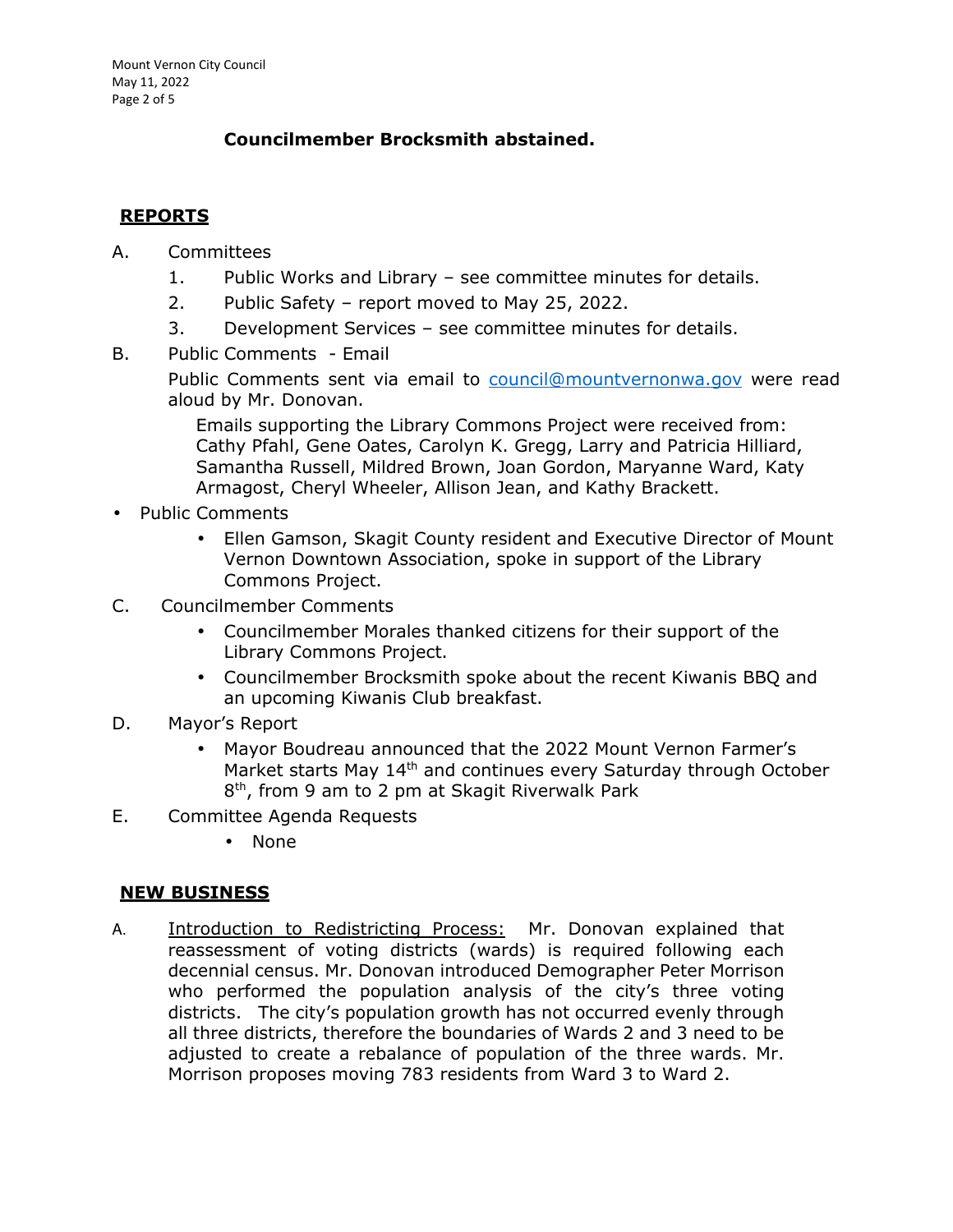Mr. Donovan reviewed the timeline and process to make boundary adjusts to the wards.

B. Approval of Agreement – Carletti Architects: Mr. Phillips requested approval of an agreement with Carletti Architects for design services for the Wastewater Treatment Plant (WWTP) Garage/Shop Building Project.

> **Councilmember Molenaar moved to authorize the Mayor to enter into an agreement with Carletti Architects for design services for the WWTP Garage/Shop Building Project in the amount of \$149,085. Motion seconded by Councilmember Morales. Motion carried 6-0.**

C. Approval of Agreement – Materials Testing & Consulting, Inc.: Mr. Phillips requested approval of an agreement with Material Testing & Consulting, Inc. (MTC) to conduct residential and commercial building inspections.

> **Councilmember Morales moved to authorize the Mayor to enter into an agreement with MTC to provide residential and commercial building inspection services in the amount of \$50,000. Motion seconded by Councilmember Hudson. Motion carried 6-0.**

D. Confirmation of Public Works Director: Mr. Rogerson requested confirmation of the Mayor's appointment of Chris Phillips as Public Works Director.

> **Councilmember Beaton moved to confirm the appointment of Chris Phillips as Public Works Director. Motion seconded by Councilmember Morales. Motion carried 6-0.**

E. Approval of Agreement – Washington Trails Association: Ms. Berner requested approval of an agreement with Washington Trails Association (WTA) for trail maintenance at Little Mountain and Edgewater Parks.

> **Councilmember Morales moved authorize the Mayor to enter into an agreement with WTA for trail maintenance at Little Mountain and Edgewater Parks**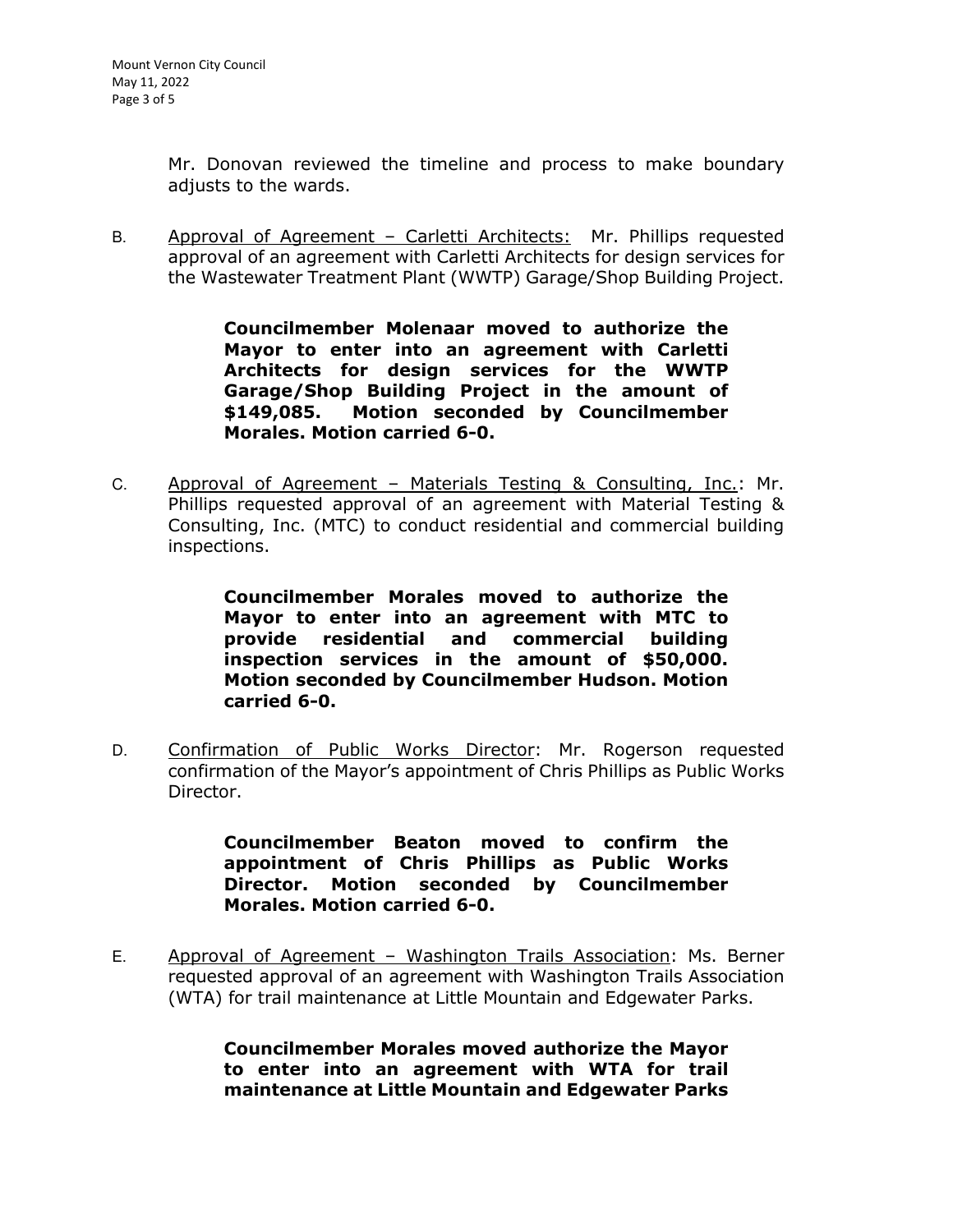#### **in the amount of \$15,000. Motion seconded by Councilmember Molenaar. Motion carried 6-0.**

F. Project Acceptance – R&R Excavating: Mr. Bullock requested acceptance of the work performed by R&R Excavating for the construction of the Maintenance Shop Canopy Addition Project. The final project total is \$329,058.73.

> **Councilmember Molenaar moved to approve the acceptance of work performed by R&R Excavating for the construction of the Maintenance Shop Canopy Addition Project. Motion seconded by Councilmember Brocksmith. Motion carried 6-0.**

G. Project Acceptance – R&R Excavating: Mr. Bullock requested acceptance of the work performed by R&R Excavating for the construction of the Solid Waste Building Addition Project. The final project total is \$139,966.47.

> **Councilmember Brocksmith moved to approve the acceptance of work performed by R&R Excavating for the construction of the Solid Waste Building Addition Project. Motion seconded by Councilmember Carias. Motion carried 6-0.**

H. Approval of Agreement - Washington State Department of Transportation (WSDOT): Mr. Bullock approval of an update to agreement #1572 with WSDOT for the continued operation and maintenance of the City's 35 traffic signals.

> **Councilmember Beaton moved to approve an update to agreement #1572 with WSDOT for the continued operation and maintenance of the City's traffic signals. Motion seconded by Councilmember Hudson. Motion carried 6-0.**

The meeting convened into Executive Session at 8:16 p.m. for a period of fifteen minutes to discuss with legal counsel representing the agency matters relating to agency enforcement actions, or to discuss with legal counsel representing the agency litigation or potential litigation to which the agency, the governing body, or a member acting in an official capacity is, or is likely to become, a party, when public knowledge regarding the discussion is likely to result in an adverse legal or financial consequence to the agency pursuant to RCW 42.30.110(i). And to discuss with legal counsel matters relating issues of